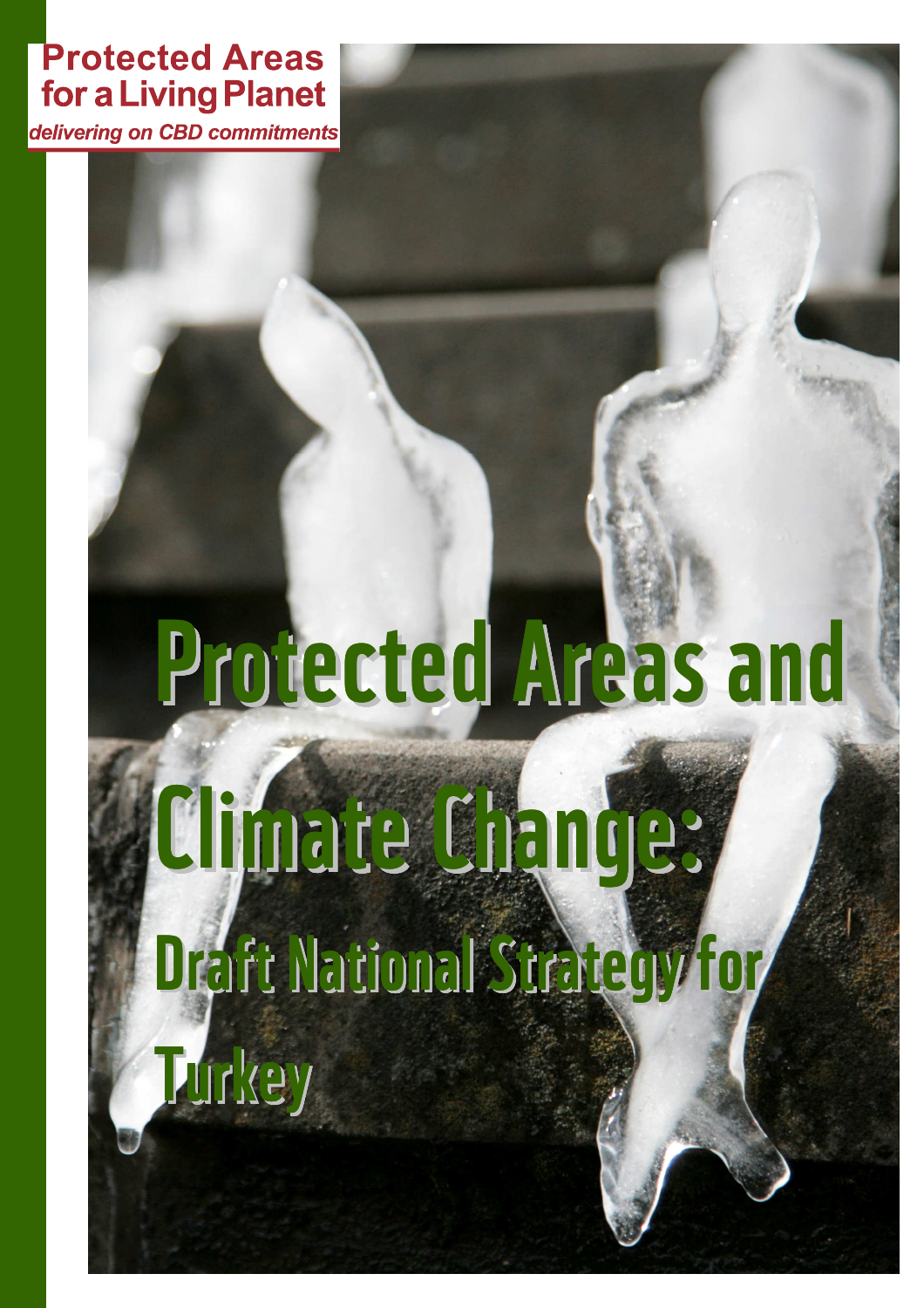The Ministry of Environment and Forestry, UNDP-Turkey and WWF-Turkey have been working in partnership for improving protected area system in Turkey.

Front cover: 1.000 Ice Figures for Global Warming, Art project, Berlin, Germany. ® Rosa Merk / WWF-Germany

THE REPORT WAS WRITTEN BY YILDIRAY LISE OF UNDP-TURKEY AND BAŞAK AVCIOĞLU ÇOKÇALIŞKAN OF WWF-TURKEY UNDER "PROTECTED AREAS FOR A LIVING PLANET PROGRAMME" AND "ENHANCING FOREST PROTECTED AREAS MANAGEMENT SYSTEM IN TURKEY PROJECT".

2010, ANKARA, TURKEY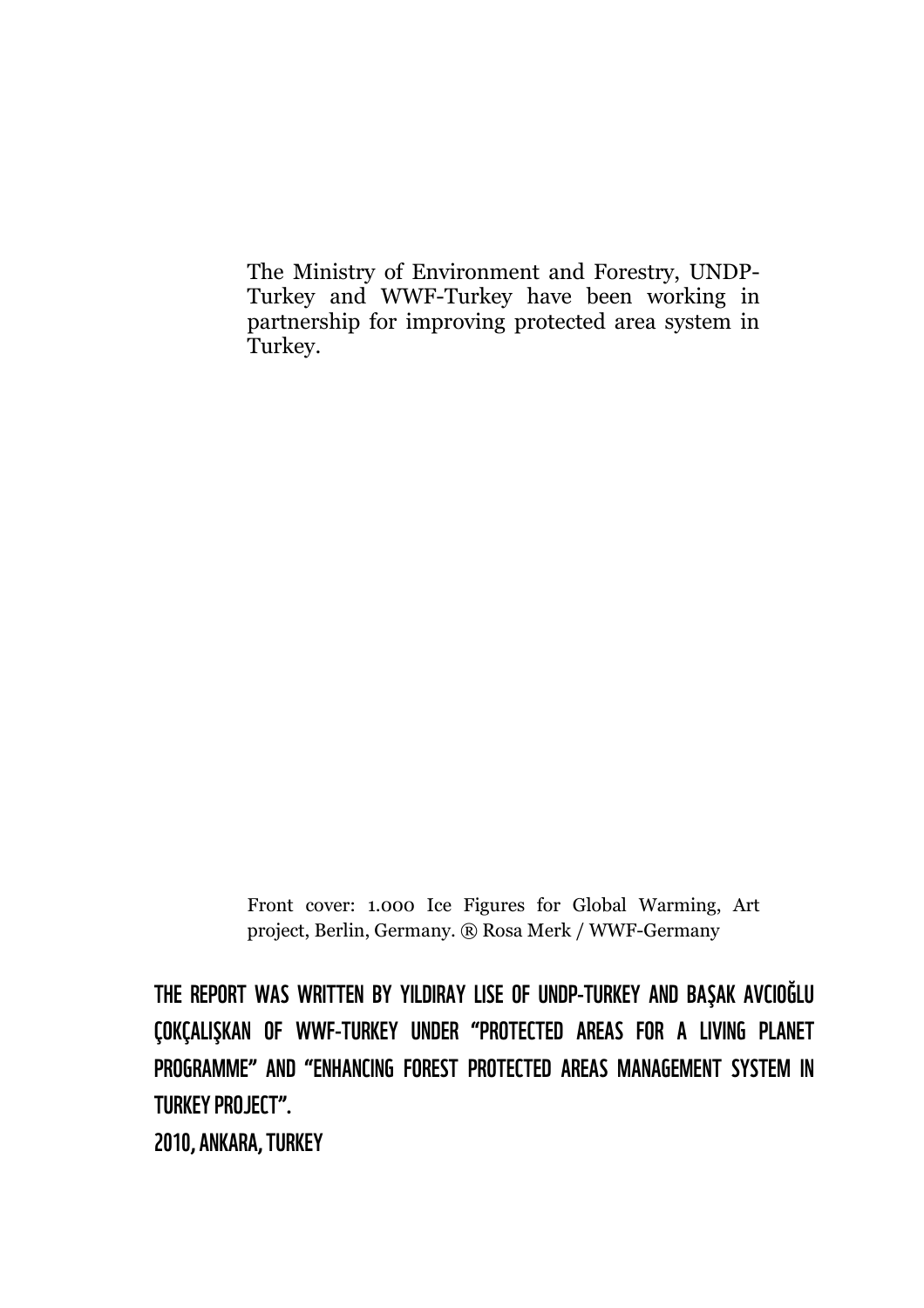### INTRODUCTION WWF-Turkey, under Protected Areas for a Living

Planet Programme organized "Protected Areas and Climate Change Workshop" in 15-16 February 2010 in Ankara in partnership with Ministry of Environment and Forestry, and UNDP-Turkey under joint project of "Enhancing Forest Protected Areas Management System in Turkey". As being one of the first national workshop, leading experts in the world and Turkey came together. The aims of the two day workshop are:

- Explaining the role of protected areas in climate change adaptation and mitigation with samples from world
- Prepare a roadmap for Turkey on the role of protected areas in climate change adaptation and mitigation

During the workshop, experts and participants emphasized the role of protected areas and ecosystem services provided by them.

The workshop has the importance for being the first national workshop in the world after "Protected Areas and Climate Change Granada World Summit" organized by PACT 2020 Initiative in 16-19 November in Granada-Spain. "Protected Areas and Climate Change in Turkey Workshop" has a total of 120 participants including Ministry of Environment and Forestry General Director of Nature Conservation and National Parks Prof. Dr. Mustafa Kemal Yalınkılıç, WWF-Turkey CEO Tolga Baştak, IUCN WCPA Head Nik Lopoukhine, UNDP, Micheal Succow Foundation, national experts and officers.

At the first day of the workshop, global scale of protected areas and climate change, pilot applications about the topic from world, existing situation in Turkey and sample studies were presented. As for the second day, group works were made to develop protected areas and climate change strategy in Turkey. In the working groups, biome specific actions for forests, wetlands, steppes, marine and coastal protected areas, were defined for climate change adaptation and mitigation strategies. Beside this, national priorities were defined for the establishment of national protected areas system in relation to climate change, protected area planning, policy making, and information sharing.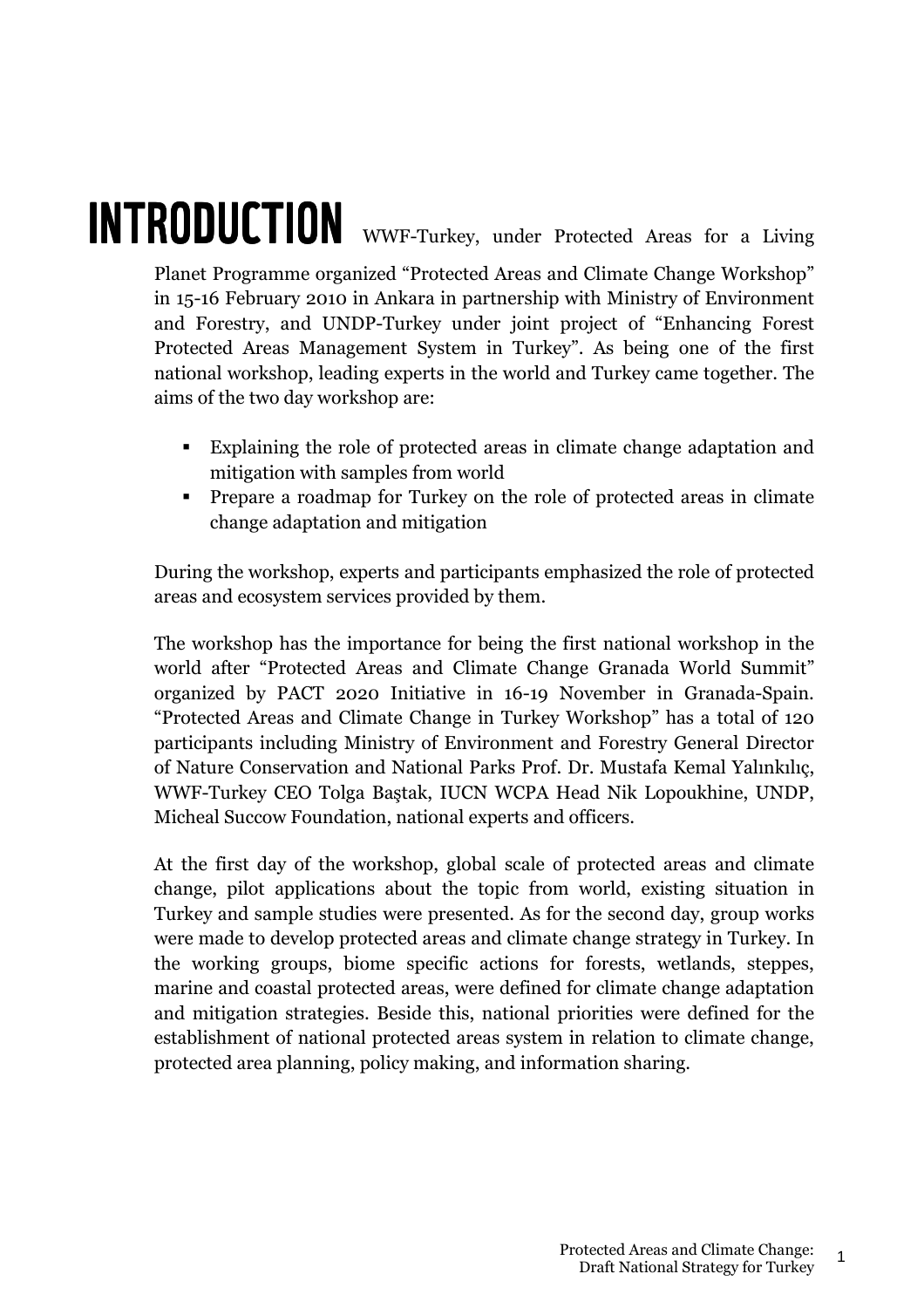## RESULTS AND RECOMMENDATION

Participants of the workshop assessed national protected area system and legal protected areas in Turkey under 5 major targets within 3 main working groups (forest, wetlands and Anatolian steppes, marine and coastal ecosystems). As a result of group discussions and exercises,

protected area and climate change strategy in Turkey was developed coherent to Granada Summit Action Plan.

Five major targets forming the framework of the Strategy were grouped and listed below with sub-targets and recommended actions.

#### TARGET 1: RESEARCH AND APPLICATION

Definition: Conducting applied research in protected areas, testing practical applications, developing model practices on mitigation and adaptation.

#### 1.A. The role of protected areas in risk mitigation and disaster prevention

- to conduct studies for defining climate change impacts in Turkey and develop decision making support systems specific to different ecosystems
- to ensure integrating climate change and protected areas into risk mitigation programmes
- to conduct model/pilot studies on environmental flows at river basins
- to conduct research on protected areas and their role on preventing disasters like floods and landslides.

#### 1.B. Integration to development plans, environmental plans and sectoral plans (forest management plans, land use plans etc.)

- to include climate change impacts and ecosystem carbon value in environmental plans
- to consider climate change in regional development plans and to include higher scale level adaptation and mitigation strategies
- to ensure climate change and protected area themes involvement within major topics of the development agencies
- to ensure developing pilot projects on low carbon and climate resilient development strategies
- to practice adaptation management patterns on water and climate change topics
- to incorporate all studies on definition of priority areas for conservation (gap analysis, key biodiversity areas, important forest areas, important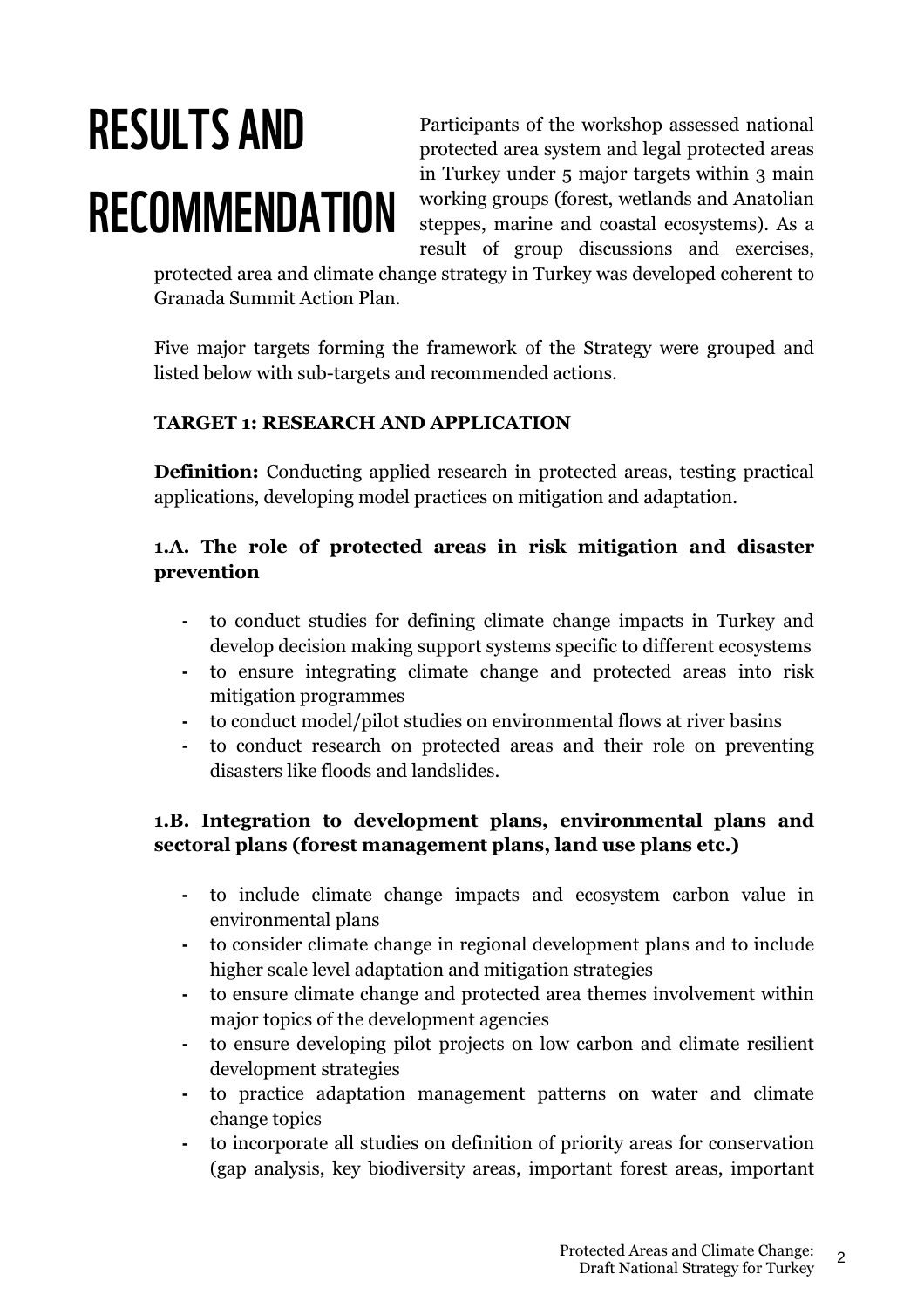plant areas, important bird areas, Pan European ecological network and etc.) and to ensure reflecting their results to large scale physical planning by State Planning Institute

- to join climate models into pilot practices and plans during preparation of sectoral plans such as forest management and land use plans
- to conduct studies for encouraging integrated planning with considering the reality of interaction between protected areas and remaining areas.

#### 1.C. Integration of climate change into protected area system, protected area planning and management

- to include climate change into studies on defining priority areas for conservation (gap analysis, key biodiversity areas, important forest areas, important plant areas, important bird areas, Pan European ecological network and etc.)
- to assess protected area management effectiveness specific to climate change
- to prepare pilot climate change adaptation plans in protected areas
- to ensure including climate change in protected area economic assessments
- to prepare management plans for protected areas which don't have one and to ensure including climate change into planning process
- to define related parameters and dynamics (physical, chemical and biological status – as well as community dynamics) for developing necessary basis for protected area management plans and monitor their changes under climate change.

#### 1.D. Monitoring and research

- to conduct scientific research on climate change impacts on ecosystems in Turkey, resource use, social-cultural-economic activities, protected areas and for presenting its interaction with conservation activities and to built necessary infrastructure for monitoring practices
- to support national research on climate change and protected areas
- to develop models about possible impacts of climate change on different ecosystems in Turkey to set up a baseline for protected area management plans
- to ensure necessary support for pilot studies on researching impacts of climate change in Turkey to species
- to conduct basic research and develop projects on providing benefits for protected areas from REDD+ and international funding sources
- to conduct research on protected area benefits and economic values
- to encourage studies on ecosystem services and ecosystems in Turkey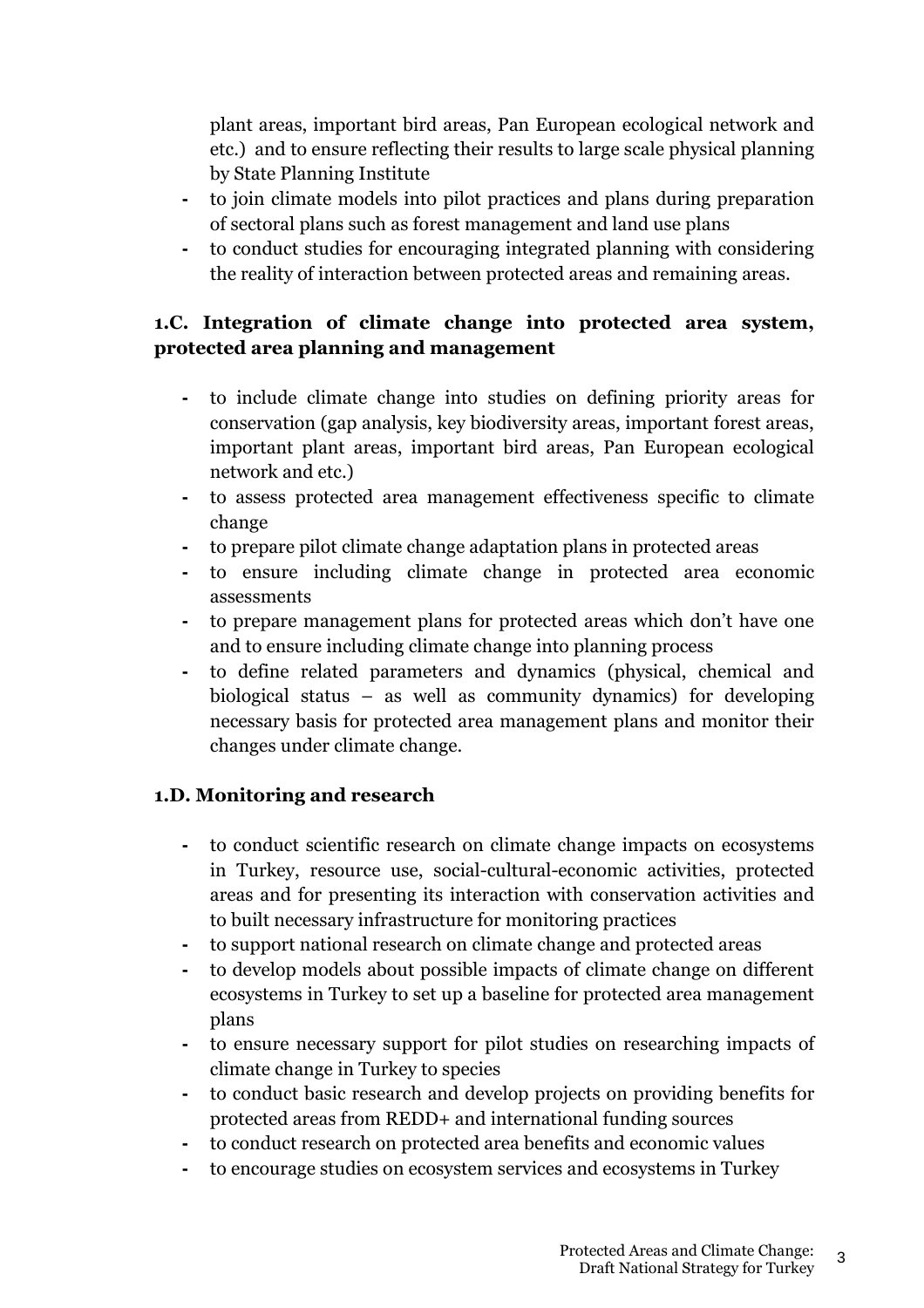- to develop monitoring system in protected areas and to enable establishment of measurement point, monitoring point and long term research stations specific to climate change impacts
- to ensure building necessary infrastructure to establish long term ecological monitoring systems in protected areas
- to ensure developing national monitoring system to monitor and assess protected area management plan field applications
- to expand biodiversity and climate change research throughout whole Turkey.

#### TARGET 2: EXPERIENCE AND KNOWLEDGE SHARING, CAPACITY BUILDING

Definition: Conducting studies for determining global and national best practices, developing guidelines on necessary tools and documents to disseminate best practices throughout Turkey, determining training needs for implementers, and developing and implementing training programs.

#### 2.A. Workshops and meetings

- to organize regional workshops on prioritization of protected area and climate change topics, and to develop regional sub-strategies
- to organize national workshops for experience sharing
- to organize round table meetings with local people, managers and other stakeholders in protected areas
- to organize workshop on climate change and protected area planning
- to organize workshops on major ecosystems (forests, Anatolian steppes, wetlands, marine and coast, etc.) and climate change impacts.

#### 2.B. Implementation tools and guidelines

- to ensure integrating climate change into existing tools for assessing PA management effectiveness and implementing these tools regularly in national protected area system
- to ensure integrating climate change into gap analysis and other site prioritization practices
- to ensure involving climate change in protected area management planning trainings
- to develop methodologies on climate change adaptation in protected areas representing different ecosystems
- to integrate climate change into studies and applications on species adaptation and protected area models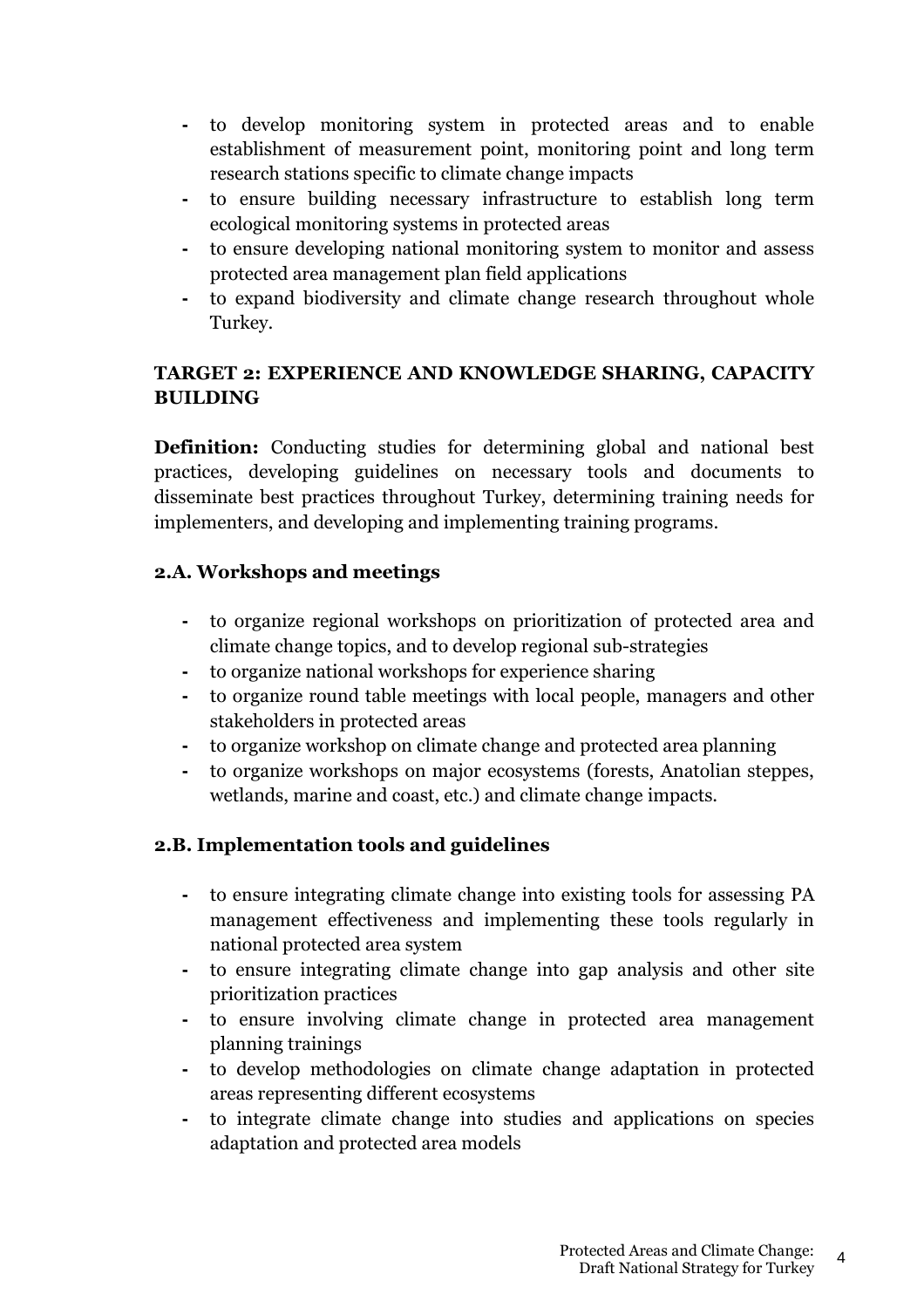**-** to support analyzing benefit and cost associated with ecosystem based adaptation and mitigation.

#### 2.C. Trainings and capacity building

- to organize trainings for integrating climate change impacts, mitigation and species-ecosystem adaptation into protected area planning and management
- to make contribution for increasing national capacity on carbon financing
- to organize trainings on protected area values and benefits
- to conduct capacity building activities for stakeholders on climate change and protected areas
- to organize trainings on the role of climate change in landscape and seascape planning
- to organize trainings for protected area managers on climate change and monitoring of ecosystems and species.

#### 2.D. Sharing experiences and pilot practices

- to develop a system for experience sharing
- to compile global and national pilot practices on adaptation and climate change, and experience sharing.

#### 2.E. Develop maps and spatial tools

- to map national protected area system including all its elements and to present measures for climate change adaptation and mitigation
- to develop measures for future of protected area system by analyzing existing system using climate change models developed for Turkey
- to map ecological networks between protected areas and present their values for adaptation and mitigation
- to develop maps for determining terrestrial areas with lowest climate change impacts
- to develop map of high carbon storage areas within protected areas
- to consider climate change impacts in defining protected area zones
- to develop maps of protected areas in relation to carbon storage, water, and food security.

#### TARGET 3: COMMUNICATION

Definition: Organize campaigns and/or activities on overall importance of protected areas and specifically their importance in climate change mitigation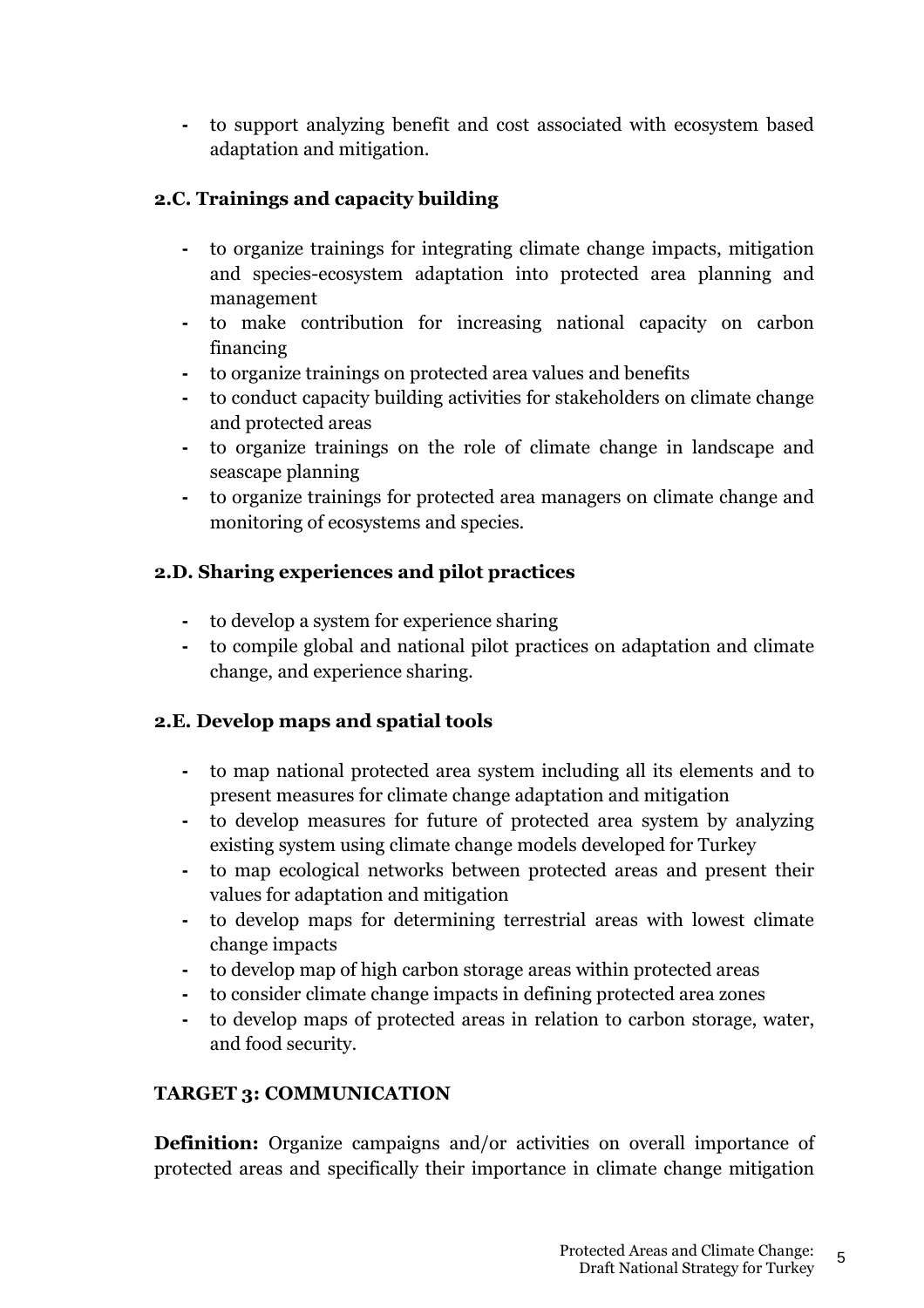and adaptation processes, coordinate communication activities carried out by various organizations.

#### 3.A. Publications

- to translate Natural Solutions book into Turkish and distribute effectively
- to publish international publications about climate change mitigation and adaptation in Turkish and distribute to local managers.

#### 3.B. Communication and campaigns

- to perform communication activities on ecosystem services and benefits
- to build a national campaign about protected areas values and importance
- to build necessary communication and information infrastructure for regular outreach to local people and institutions on protected areas values, importance, borders and applications
- to run communication activities to create one national perception about Anatolian steppes and peatlands by explaining their values
- to make activities to develop common language / terminology on protected areas and climate change.

#### TARGET 4: POLICY

Definition: Play emphasis on protected areas in large scale plans and national climate change adaptation and mitigation strategies in Turkey, and accept the existence of efficient tools about both topics.

#### 4.A. Ensure protected areas incorporating into national (higher level) policies as a priority issue

**-** to conduct activities for presenting protected areas values and importance to high level politicians and decision makers.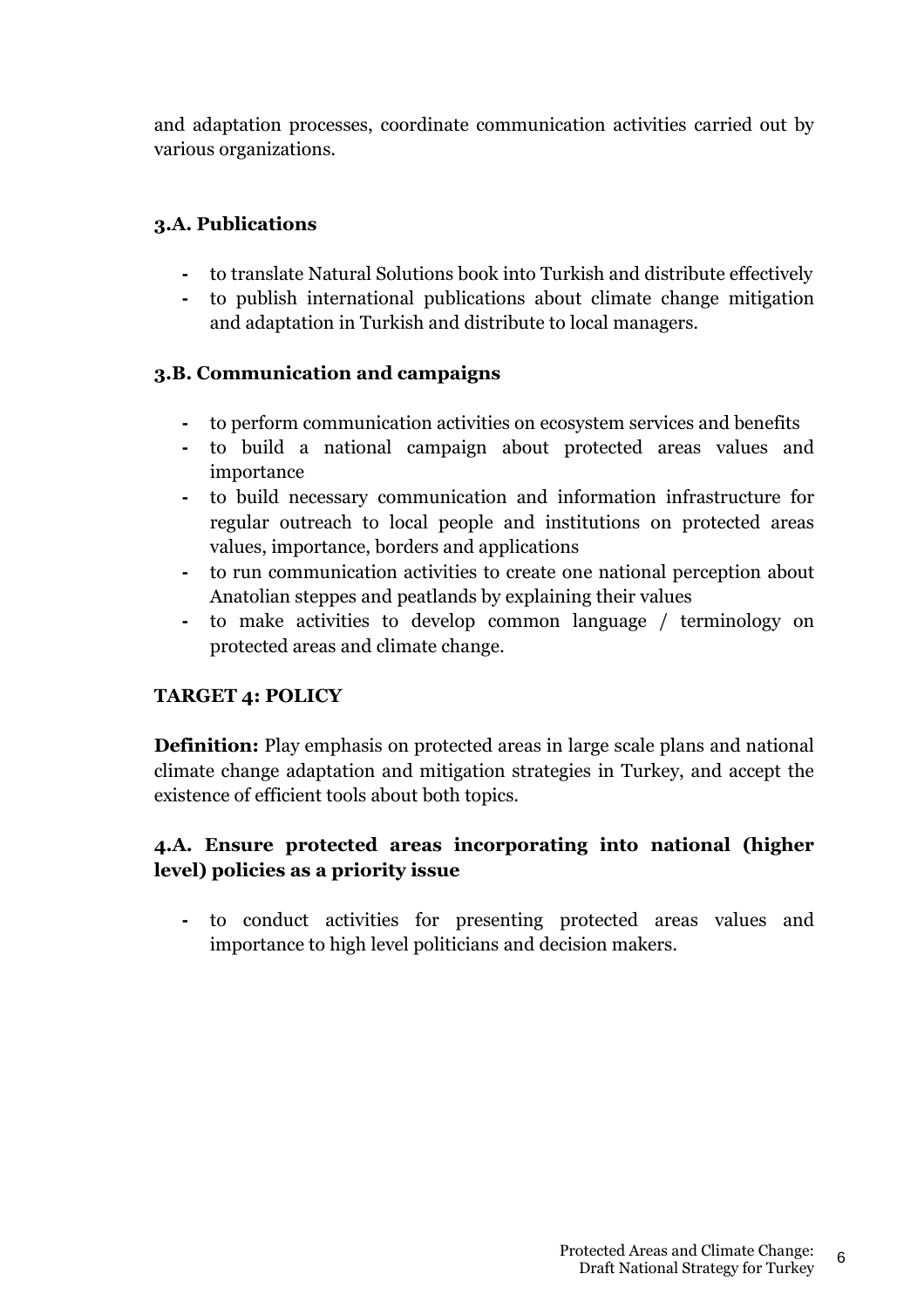#### 4.B. Ensure protected areas incorporating into national climate change adaptation and mitigation strategy and action plans

- to ensure institutions working on protected areas and climate change to conduct joint activities and to have an effective role in strategy preparation
- to ensure protected areas incorporating into national adaptation strategy
- to prepare regional strategies for climate change adaptation and protected areas
- to promote ecosystem-based adaptation to related organizations and institutes important for Turkey.

#### 4.C. Allocate adequate funding for protected areas as a part of climate adaptation and mitigation strategy

- to develop national funding mechanisms for the role of protected areas in climate change adaptation and mitigation process
- to ensure existing climate change funds to include protected areas
- to ensure relevant institutions to allocate adequate budget for protected areas and climate change topics from their annual budget
- to develop budgetary plans for protected areas and to workout for establishment of alternative funding systems.

#### 4.D. Promote the creation of new protected areas

- to conduct necessary scientific research for protection of areas important for climate change adaptation and mitigation (giving priority to marine and coastal areas, Anatolian steppes, peatlands and rivers which area not sufficiently represented within national protected area system)
- to provide support for protection of defined priority areas
- to create national protected area network
- to establish ecological corridors between protected areas and re-create network between fragmented protected areas
- to incorporate climate models in determination of new protected areas.

#### 4.E. National protected area strategy

**-** to develop a national protected area strategy for Turkey as soon as possible.

A comprehensive national strategy should be developed for establishment of national protected area system with integration of climate change into the process of assessing existing protected areas, defining new protected areas and developing management and operational plans for these areas. This